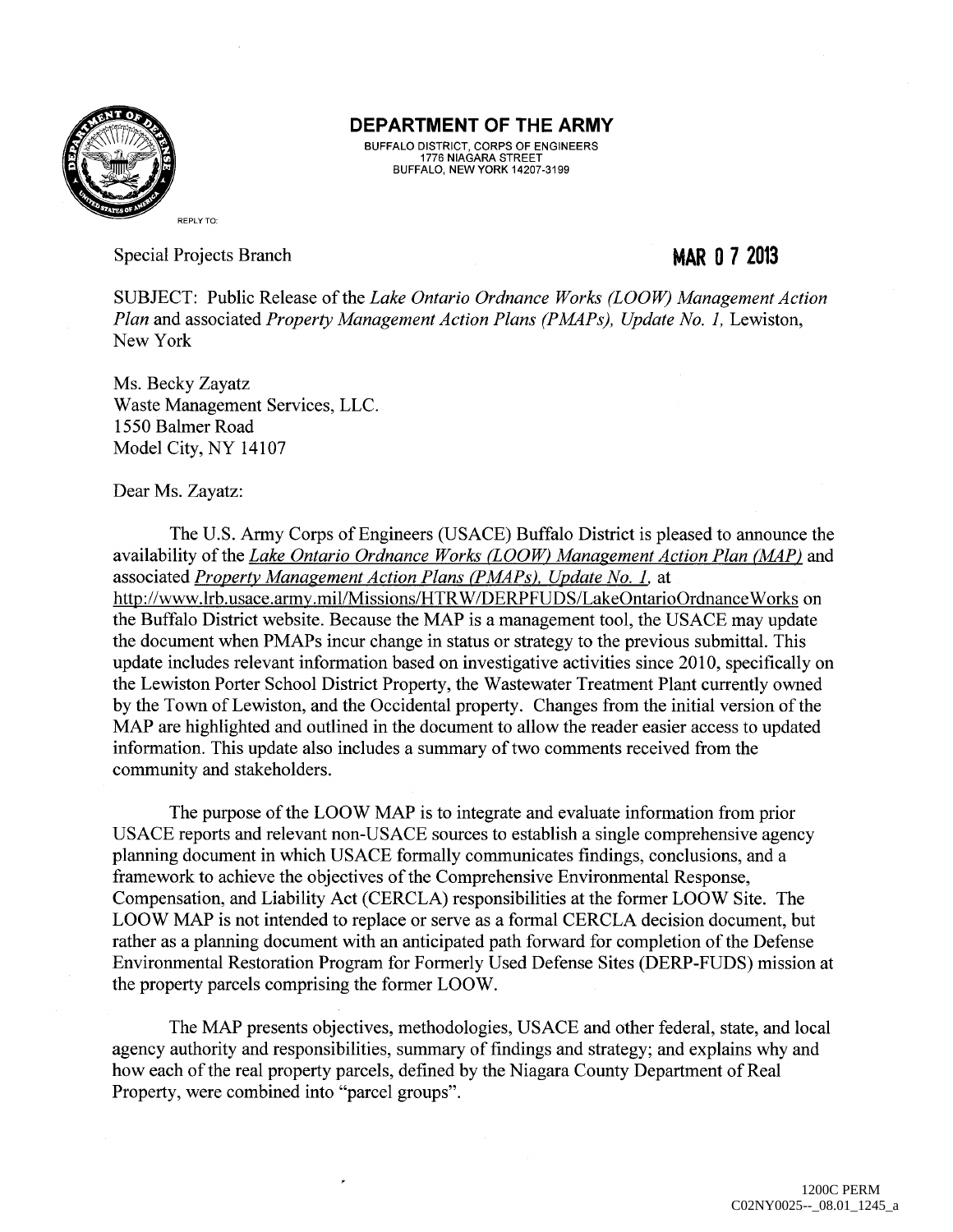For the MAP, a parcel group has been defined as a single parcel or multiple parcels with similar characteristics with regard to FUDS property eligibility, location relative to the developed area of LOOW, ownership, known or suspected DoD impacts, and land use. It is the unit for which each PMAP was developed, and for which findings, conclusions, and strategies for eventual closure are presented.

Because the MAP is a management tool, the USACE plans to update the MAP regularly, and to issue updates to those PMAPs that incurred significant change in strategy or status from the previous submittal. This update includes a summary of the two comments received from the community and stakeholders.

A copy of the *Property Management Action Plan (PMAP)*, *Update No. 1*, that pertains to your property is enclosed. This PMAP is a portion (154 pages) of the three-volume MAP available in its entity (2,341 pages) at the above mentioned USACE weblink.

This letter is also being distributed to the attached list of elected officials, agency representatives, and property owners. If you require additional information on our project at the former LOOW Site, please contact me, DERP-FUDS Project Manager for the former LOOW Site, at (716) 879-4309.

Sincerely,

Sincerely,<br> $\bigcup_{k} \bigcup_{k}$ <br>Michael Senus

DERP-FUDS Environmental Project Management Team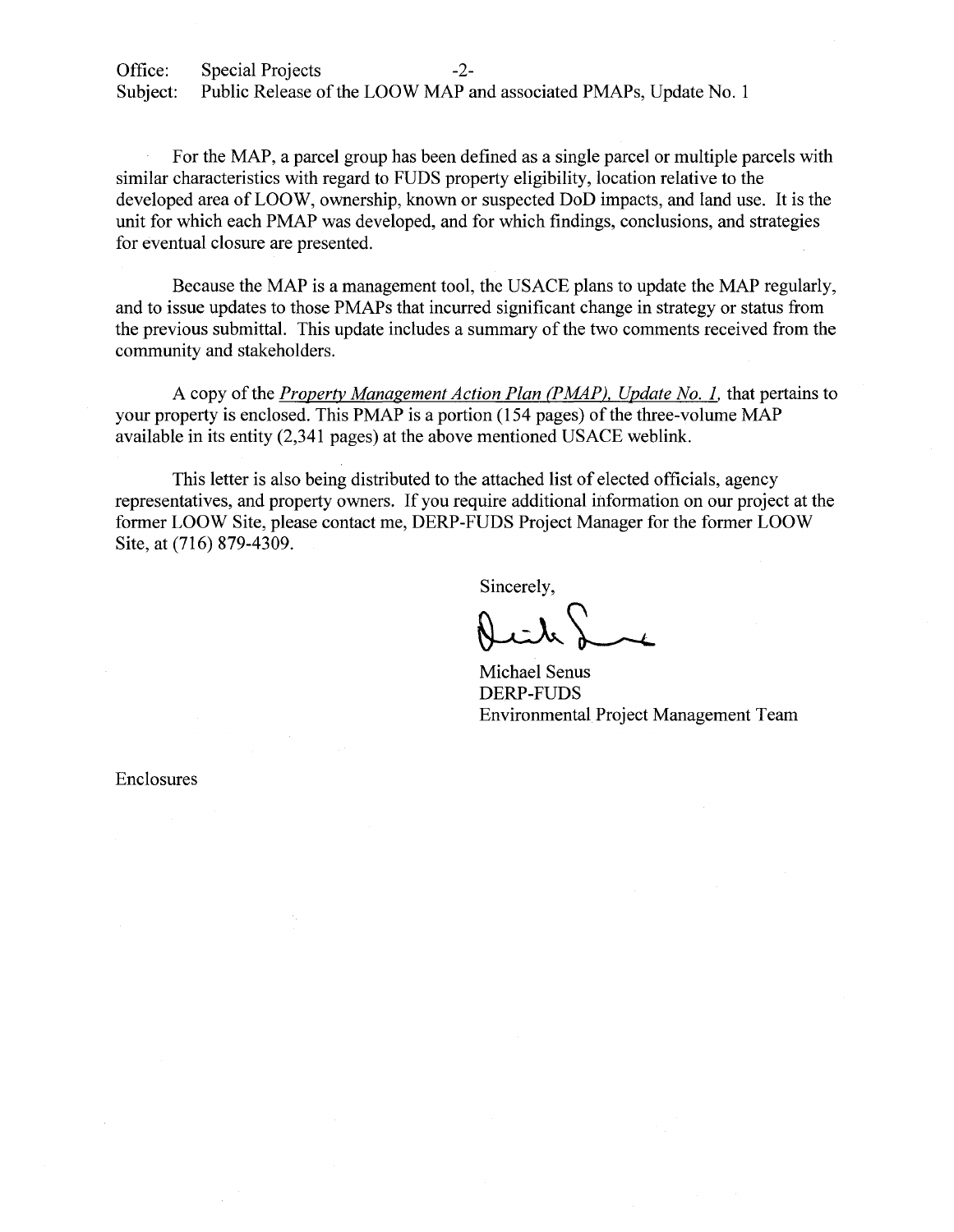

BUFFALO DISTRICT, CORPS OF ENGINEERS 1776 NIAGARA STREET BUFFALO, NEW YORK 14207-3199

Special Projects Branch

## **MAR 0 7 2013**

SUBJECT: Public Release of the *Lake Ontario Ordnance Works (LOOW) Management Action Plan and associated <i>Property Management Action Plans (PMAPs), Update No. 1, Lewiston,* New York

Mr. James Goehrig Vice President of Operations Modem Disposal Company, WNY 4746 Model City Road P.O. Box209 Model City, NY 14107

#### Dear Mr. Goehrig:

The U.S. Army Corps of Engineers (USACE) Buffalo District is pleased to announce the availability of the *Lake Ontario Ordnance Works (LOOW) Management Action Plan (MAP)* and associated *Property Management Action Plans (PMAPs), Update No. 1.* at http://www.lrb.usace.army.mil/Missions/HTRW/DERPFUDS/LakeOntarioOrdnanceWorks on the Buffalo District website. Because the MAP is a management tool, the USACE may update the document when PMAPs incur change in status or strategy to the previous submittal. This update includes relevant information based on investigative activities since 2010, specifically on the Lewiston Porter School District Property, the Wastewater Treatment Plant currently owned by the Town of Lewiston, and the Occidental property. Changes from the initial version of the MAP are highlighted and outlined in the document to allow the reader easier access to updated information. This update also includes a summary of two comments received from the community and stakeholders.

The purpose of the LOOW MAP is to integrate and evaluate information from prior USACE reports and relevant non-USACE sources to establish a single comprehensive agency planning document in which USACE formally communicates findings, conclusions, and a framework to achieve the objectives of the Comprehensive Environmental Response, Compensation, and Liability Act (CERCLA) responsibilities at the former LOOW Site. The LOOW MAP is not intended to replace or serve as a formal CERCLA decision document, but rather as a planning document with an anticipated path forward for completion of the Defense Environmental Restoration Program for Formerly Used Defense Sites (DERP-FUDS) mission at the property parcels comprising the former LOOW.

The MAP presents objectives, methodologies, USACE and other federal, state, and local agency authority and responsibilities, summary of findings and strategy; and explains why and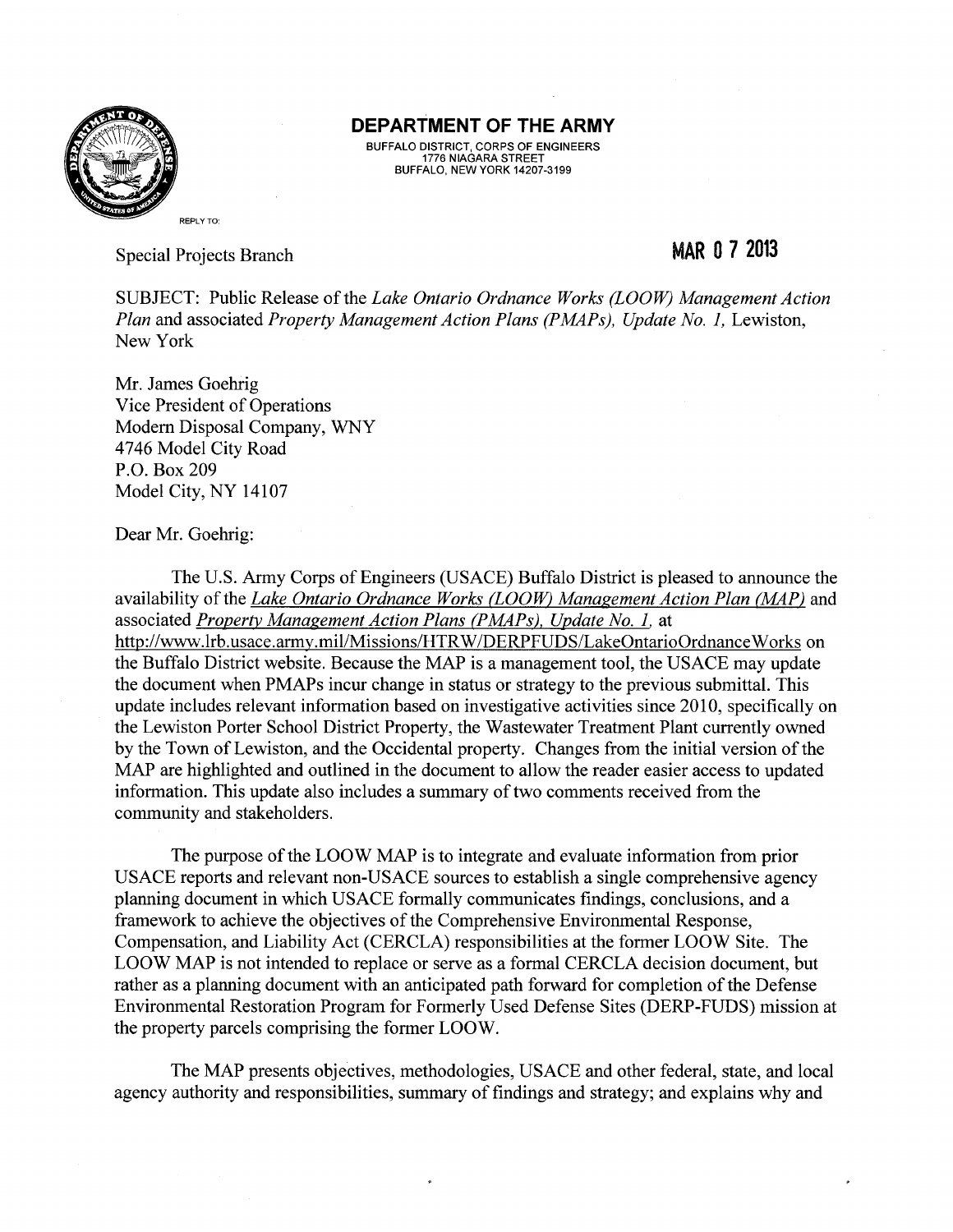how each of the real property parcels, defined by the Niagara County Department of Real Property, were combined into "parcel groups".

For the MAP, a parcel group has been defined as a single parcel or multiple parcels with similar characteristics with regard to FUDS property eligibility, location relative to the developed area of LOOW, ownership, known or suspected DoD impacts, and land use. It is the unit for which each PMAP was developed, and for which findings, conclusions, and strategies for eventual closure are presented.

A copy of the *Property Management Action Plan (PMAP), Update No.* 1, that pertains to your property is enclosed. This PMAP is a portion (71 pages) of the three-volume MAP available in its entity  $(2,341)$  pages) at the above mentioned USACE weblink.

This letter is also being distributed to the attached list of elected officials, agency representatives, and property owners. If you require additional information on our project at the former LOOW Site, please contact me, DERP-FUDS Project Manager for the former LOOW Site, at (716) 879-4309.

Sincerely,

Michael Senus DERP-FUDS Environmental Project Management Team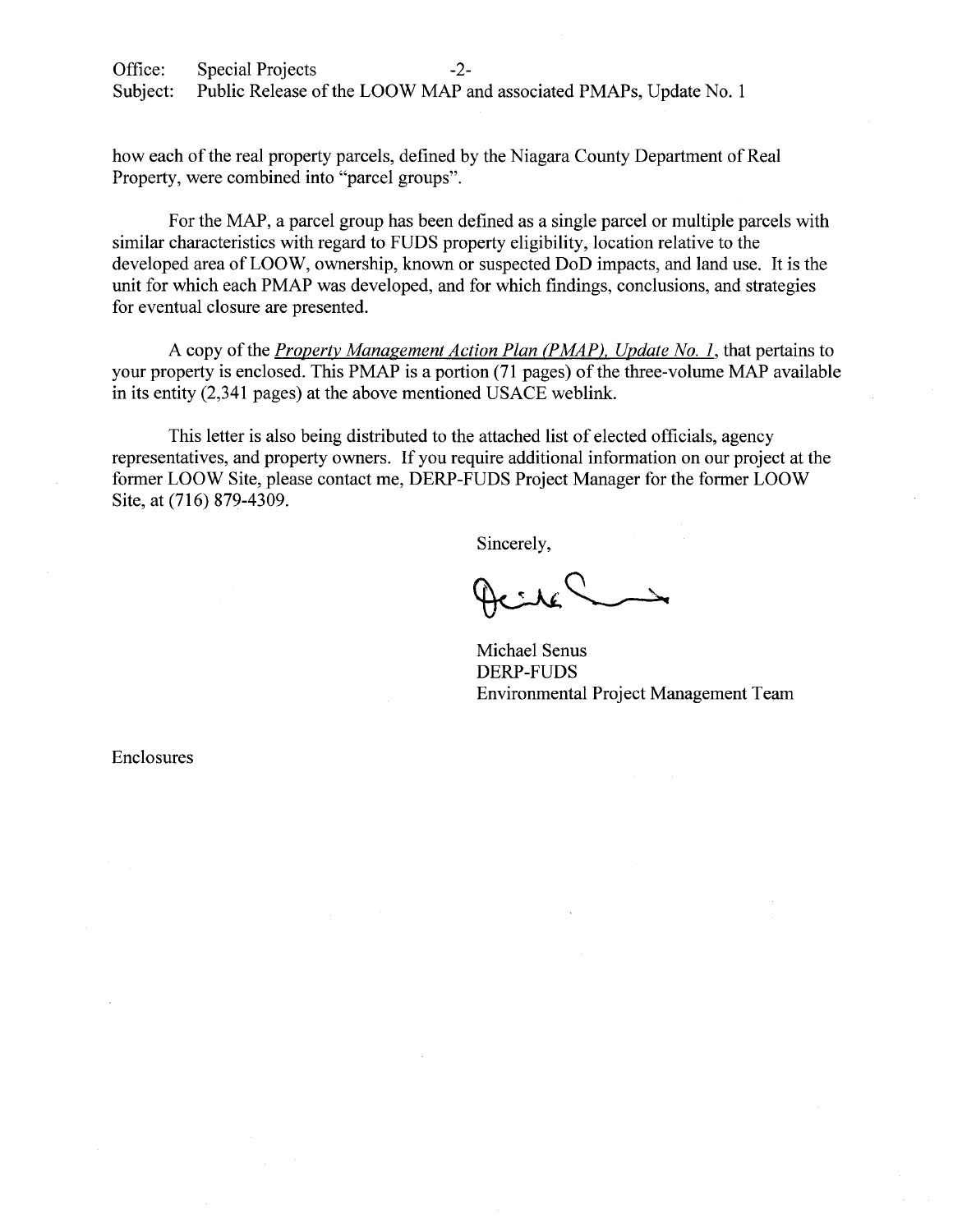

BUFFALO DISTRICT, CORPS OF ENGINEERS 1776 NIAGARA STREET BUFFALO, NEW YORK 14207-3199

Special Projects Branch

## **MAR 0 7 2013**

SUBJECT: Public Release of the *Lake Ontario Ordnance Works (LOOW) Management Action Plan and associated Property Management Action Plans (PMAPs), Update No. 1, Lewiston,* New York

Mrs. Eileen Syms The Somerset Group, Inc. 28 Carol Lane Grand Island, NY 14072

Dear Mrs. Syms:

The U.S. Army Corps of Engineers (USACE) Buffalo District is pleased to announce the availability of the *Lake Ontario Ordnance Works (LOOW) Management Action Plan (MAP)* and associated *Property Management Action Plans (P MAPs), Update No. 1,* at http://www.lrb.usace.army.mil/Missions/HTRW /DERPFUDS/LakeOntarioOrdnance Works on the Buffalo District website. Because the MAP is a management tool, the USACE may update the document when PMAPs incur change in status or strategy to the previous submittal. This update includes relevant information based on investigative activities since 2010, specifically on the Lewiston Porter School District Property, the Wastewater Treatment Plant currently owned by the Town of Lewiston, and the Occidental property. Changes from the initial version of the MAP are highlighted and outlined in the document to allow the reader easier access to updated information. This update also includes a summary of two comments received from the community and stakeholders.

The purpose of the LOOW MAP is to integrate and evaluate information from prior USACE reports and relevant non-USACE sources to establish a single comprehensive agency planning document in which USACE formally communicates findings, conclusions, and a framework to achieve the objectives of the Comprehensive Environmental Response, Compensation, and Liability Act (CERCLA) responsibilities at the former LOOW Site. The LOOW MAP is not intended to replace or serve as a formal CERCLA decision document, but rather as a planning document with an anticipated path forward for completion of the Defense Environmental Restoration Program for Formerly Used Defense Sites (DERP-FUDS) mission at the property parcels comprising the former LOOW.

The MAP presents objectives, methodologies, USACE and other federal, state, and local agency authority and responsibilities, summary of findings and strategy; and explains why and how each of the real property parcels, defined by the Niagara County Department of Real Property, were combined into "parcel groups".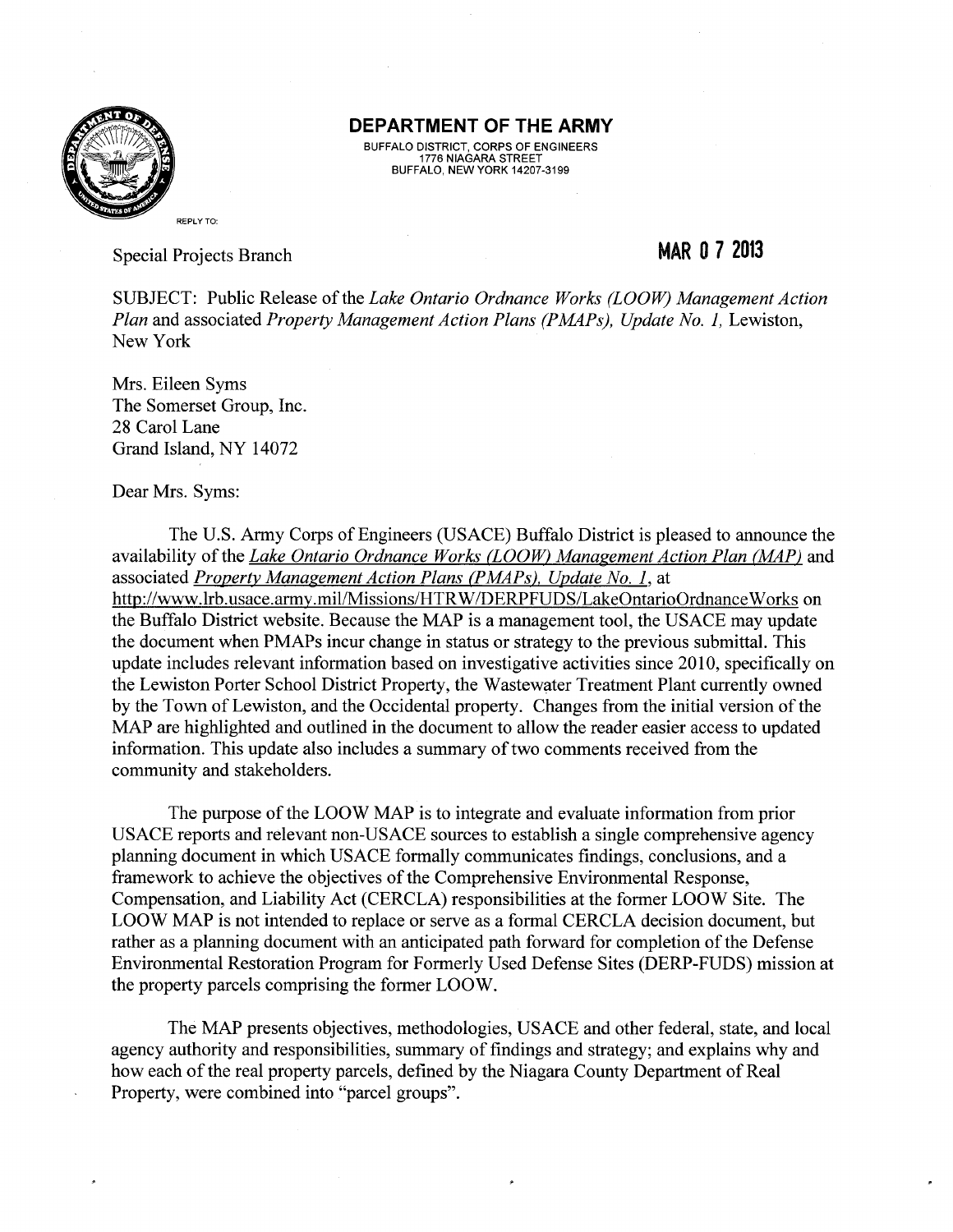For the MAP, a parcel group has been defined as a single parcel or multiple parcels with similar characteristics with regard to FUDS property eligibility, location relative to the developed area of LOOW, ownership, known or suspected DoD impacts, and land use. It is the unit for which each PMAP was developed, and for which findings, conclusions, and strategies for eventual closure are presented.

A copy of the *Property Management Action Plan* (P *MAP), Update No.* 1, that pertains to your property is enclosed. This PMAP is a portion (83 pages) of the three-volume MAP available in its entity (2,341 pages) at the above mentioned USACE weblink.

This letter is also being distributed to the attached list of elected officials, agency representatives, and property owners. If you require additional information on our project at the former LOOW Site, please contact me, DERP-FUDS Project Manager for the former LOOW Site, at (716) 879-4309.

Sincerely,

Michael Senus DERP-FUDS Environmental Project Management Team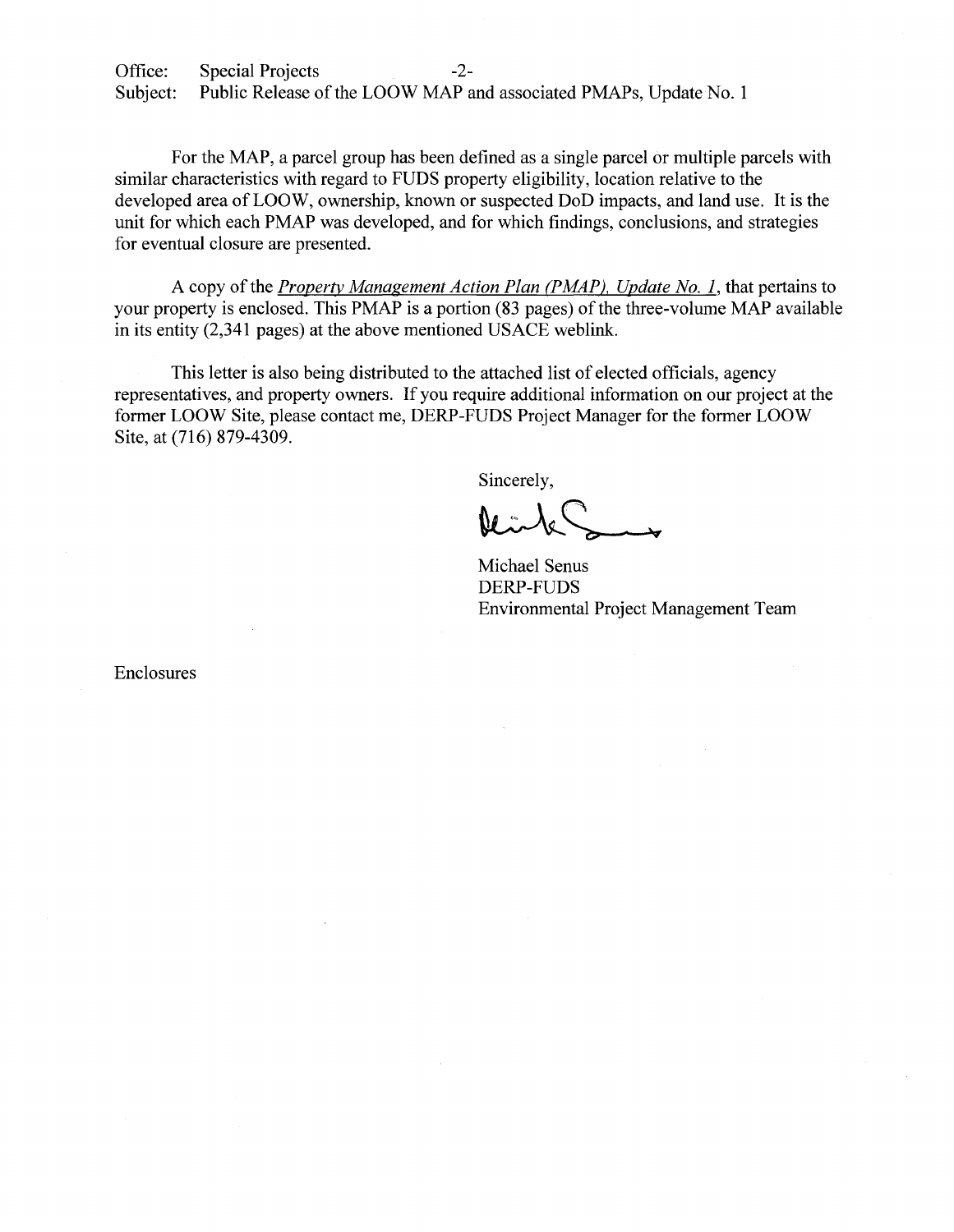

BUFFALO DISTRICT, CORPS OF ENGINEERS 1776 NIAGARA STREET BUFFALO, NEW YORK 14207-3199

Special Projects Branch

# **MAR 0 7 2013**

SUBJECT: Public Release of the *Lake Ontario Ordnance Works (LOOW) Management Action Plan and associated <i>Property Management Action Plans (PMAPs), Update No. 1, Lewiston,* New York

Mr. John W. Hildebrand, Director Real Estate Department **Occidental** 5005 LBJ Freeway Dallas, TX 75244-6119

Dear Mr. Hildebrand:

The U.S. Army Corps of Engineers (USACE) Buffalo District is pleased to announce the availability of the *Lake Ontario Ordnance Works (LOOW) Management Action Plan (MAP)* and associated *Property Management Action Plans (PMAPs), Update No. 1.* at http://www.lrb.usace.army.mil/Missions/HTRW/DERPFUDS/LakeOntarioOrdnanceWorks on the Buffalo District website. Because the MAP is a management tool, the USACE may update the document when PMAPs incur change in status or strategy to the previous submittal. This update includes relevant information based on investigative activities since 2010, specifically on the Lewiston Porter School District Property, the Wastewater Treatment Plant currently owned by the Town of Lewiston, and the Occidental property. Changes from the initial version of the MAP are highlighted and outlined in the document to allow the reader easier access to updated information. This update also includes a summary of two comments received from the community and stakeholders.

The purpose of the LOOW MAP is to integrate and evaluate information from prior USACE reports and relevant non-USACE sources to establish a single comprehensive agency planning document in which USACE formally communicates findings, conclusions, and a framework to achieve the objectives of the Comprehensive Environmental Response, Compensation, and Liability Act (CERCLA) responsibilities at the former LOOW Site. The LOOW MAP is not intended to replace or serve as a formal CERCLA decision document, but rather as a planning document with an anticipated path forward for completion of the Defense Environmental Restoration Program for Formerly Used Defense Sites (DERP-FUDS) mission at the property parcels comprising the former LOOW.

The MAP presents objectives, methodologies, USACE and other federal, state, and local agency authority and responsibilities, summary of findings and strategy; and explains why and